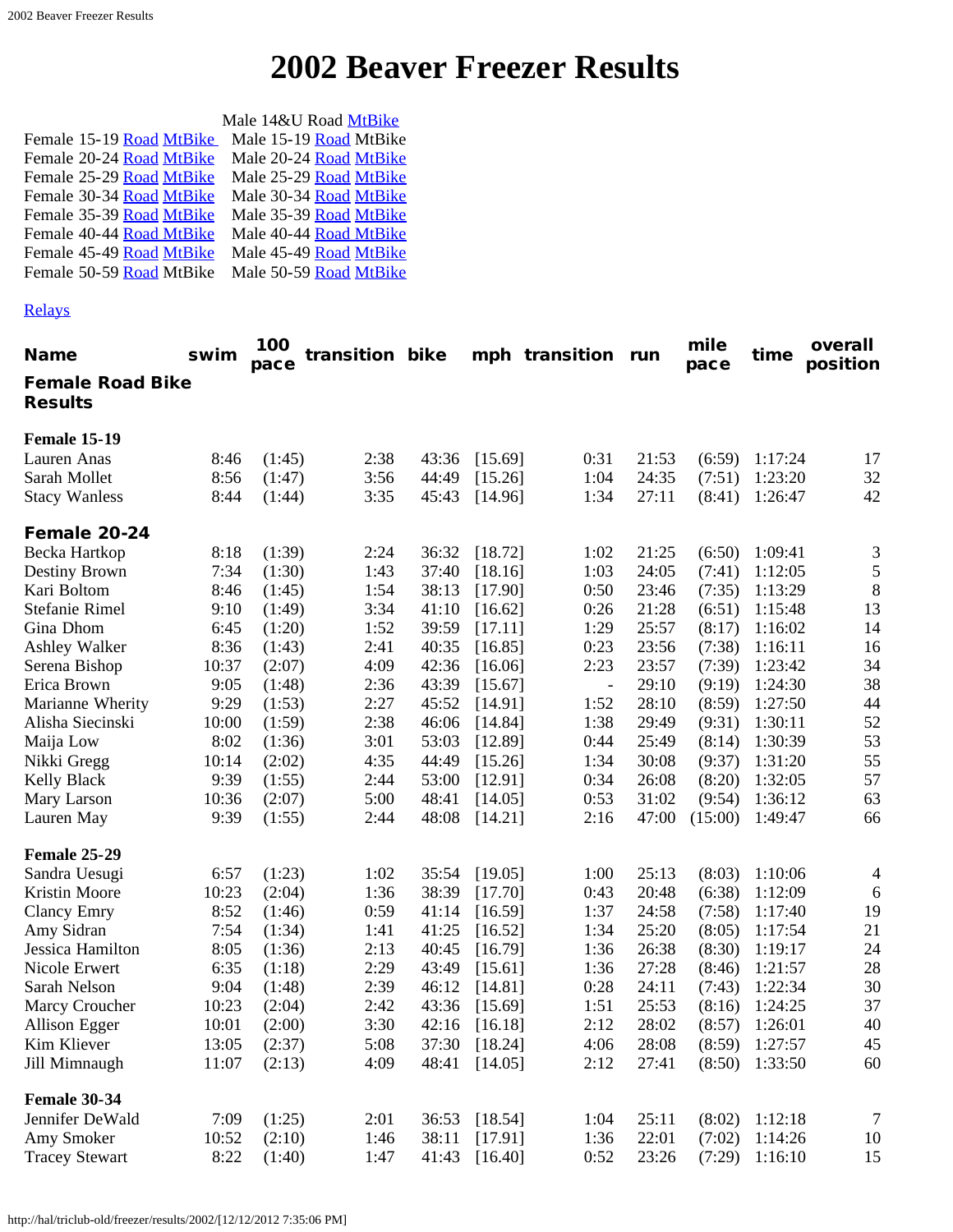<span id="page-1-5"></span><span id="page-1-4"></span><span id="page-1-3"></span><span id="page-1-2"></span><span id="page-1-1"></span><span id="page-1-0"></span>

| Alison McBroom<br><b>Suzanne Middleton</b><br>Ayre Helfrich<br>Laura Schweger<br>Andrea Woodland<br>Laura Cullen<br>Amy Kimball<br>Jennifer Wardell<br>Patti Purpura                                           | 8:36<br>9:58<br>7:43<br>8:26<br>11:27<br>8:15<br>11:09<br>9:17<br>8:43                    | (1:43)<br>(2:00)<br>(1:32)<br>(1:41)<br>(2:17)<br>(1:38)<br>(2:13)<br>(1:51)<br>(1:44)                     | 2:36<br>2:30<br>2:17<br>2:17<br>3:11<br>3:20<br>4:09<br>1:58<br>2:52                 | 40:39<br>40:28<br>41:13<br>41:11<br>43:39<br>45:51<br>48:32<br>59:44<br>50:27                   | [16.83]<br>[16.90]<br>[16.60]<br>[16.61]<br>[15.67]<br>[14.92]<br>[14.09]<br>[11.45]<br>[13.56]                       | 1:29<br>0:57<br>1:29<br>0:55<br>1:32<br>1:12<br>2:17<br>1:10<br>2:19                 | 24:26<br>24:22<br>26:08<br>29:05<br>23:56<br>27:59<br>27:41<br>23:51<br>36:28                   | (7:48)<br>(7:47)<br>(8:20)<br>(9:17)<br>(7:38)<br>(8:56)<br>(8:50)<br>(7:37)<br>(11:39)                     | 1:17:46<br>1:18:15<br>1:18:50<br>1:21:54<br>1:23:45<br>1:26:37<br>1:33:48<br>1:36:00<br>1:40:49                       | 20<br>22<br>23<br>27<br>35<br>41<br>59<br>62<br>65                           |
|----------------------------------------------------------------------------------------------------------------------------------------------------------------------------------------------------------------|-------------------------------------------------------------------------------------------|------------------------------------------------------------------------------------------------------------|--------------------------------------------------------------------------------------|-------------------------------------------------------------------------------------------------|-----------------------------------------------------------------------------------------------------------------------|--------------------------------------------------------------------------------------|-------------------------------------------------------------------------------------------------|-------------------------------------------------------------------------------------------------------------|-----------------------------------------------------------------------------------------------------------------------|------------------------------------------------------------------------------|
| <b>Female 35-39</b><br>Willee Broberg<br>Denise Croucher<br>Pamela Fairchild<br>Pamela Storie<br><b>Susan Mooney</b><br>Kim Hartman<br>Karla Antonini<br>Brenda Snell<br>Susan Feuerbach<br>Michelle Bennett   | 9:01<br>8:52<br>8:19<br>8:17<br>9:22<br>8:12<br>12:29<br>13:06<br>12:34<br>14:03          | (1:48)<br>(1:46)<br>(1:39)<br>(1:39)<br>(1:52)<br>(1:38)<br>(2:29)<br>(2:37)<br>(2:31)<br>(2:48)           | 1:37<br>2:43<br>1:55<br>2:20<br>1:46<br>3:34<br>3:49<br>3:49<br>3:30<br>4:52         | 39:03<br>36:02<br>41:01<br>39:07<br>42:53<br>42:15<br>43:52<br>48:14<br>51:30<br>52:37          | [17.52]<br>[18.98]<br>[16.68]<br>[17.49]<br>[15.95]<br>[16.19]<br>[15.59]<br>[14.18]<br>[13.28]<br>[13.00]            | 0:49<br>1:22<br>1:14<br>2:13<br>0:41<br>1:32<br>2:29<br>2:08<br>1:04<br>2:07         | 23:12<br>24:45<br>22:26<br>23:42<br>27:11<br>29:22<br>28:26<br>27:36<br>28:52<br>37:56          | (7:24)<br>(7:54)<br>(7:10)<br>(7:34)<br>(8:41)<br>(9:22)<br>(9:05)<br>(8:49)<br>(9:13)<br>(12:07)           | 1:13:42<br>1:13:44<br>1:14:55<br>1:15:39<br>1:21:53<br>1:24:55<br>1:31:05<br>1:34:53<br>1:37:30<br>1:51:35            | 9<br>11<br>12<br>26<br>39<br>43<br>54<br>61<br>67                            |
| Female 40-44<br>Jill Schuldt<br><b>Lindy Mount</b><br>Anne Flannery<br>Juli Bradley<br>Jill Stahl<br>Julie Loudan<br><b>Suzanne Shoemaker</b><br>Carol Brown<br><b>Betty Morin</b><br>Joyce ?<br>Alicia Guzman | 7:10<br>8:21<br>8:10<br>11:52<br>13:00<br>9:22<br>11:44<br>9:26<br>16:04<br>9:55<br>11:43 | (1:25)<br>(1:40)<br>(1:37)<br>(2:22)<br>(2:35)<br>(1:52)<br>(2:20)<br>(1:53)<br>(3:12)<br>(1:58)<br>(2:20) | 1:44<br>2:27<br>2:19<br>2:20<br>4:50<br>5:05<br>3:18<br>3:14<br>4:40<br>4:13<br>2:29 | 36:26<br>40:46<br>46:16<br>40:32<br>43:57<br>46:32<br>42:15<br>41:51<br>42:11<br>46:17<br>46:24 | [18.77]<br>[16.78]<br>[14.78]<br>[16.88]<br>[15.56]<br>[14.70]<br>[16.19]<br>[16.34]<br>[16.21]<br>[14.78]<br>[14.74] | 1:11<br>1:36<br>0:45<br>1:42<br>1:13<br>0:41<br>1:38<br>2:17<br>0:51<br>1:55<br>1:29 | 22:45<br>27:39<br>26:07<br>27:31<br>25:01<br>26:24<br>29:11<br>31:21<br>25:39<br>29:19<br>30:54 | (7:16)<br>(8:50)<br>(8:20)<br>(8:47)<br>(7:59)<br>(8:26)<br>(9:19)<br>(10:00)<br>(8:11)<br>(9:21)<br>(9:52) | 1:09:16<br>1:20:49<br>1:23:37<br>1:23:57<br>1:28:01<br>1:28:04<br>1:28:06<br>1:28:09<br>1:29:25<br>1:31:39<br>1:32:59 | $\mathbf{1}$<br>$25\,$<br>33<br>36<br>46<br>47<br>48<br>49<br>51<br>56<br>58 |
| Female 45-49<br>Gloria Califf<br><b>Tacy Jones</b>                                                                                                                                                             | 7:58<br>7:49                                                                              | (1:35)<br>(1:33)                                                                                           | 1:58<br>1:56                                                                         | 40:46                                                                                           | 35:43 [19.15]<br>[16.78]                                                                                              | 0:43<br>1:09                                                                         | 23:05<br>25:58                                                                                  | (8:17)                                                                                                      | $(7:22)$ 1:09:27<br>1:17:38                                                                                           | $\overline{2}$<br>18                                                         |
| <b>Female 50-59</b><br>Gayle Evenson<br><b>Becky Garrett</b><br>Catherine Alden<br>Joanna Gebhart                                                                                                              | 9:45<br>12:36<br>10:44<br>11:20                                                           | (1:56)<br>(2:31)<br>(2:08)<br>(2:15)                                                                       | 2:17<br>2:52<br>1:56<br>5:26                                                         | 45:11<br>41:43<br>44:27<br>50:54                                                                | [15.14]<br>[16.40]<br>[15.39]<br>[13.44]                                                                              | 0:24<br>1:00<br>0:31<br>2:21                                                         | 24:33<br>25:03<br>30:34<br>28:03                                                                | (7:50)<br>(8:00)<br>(9:45)<br>(8:57)                                                                        | 1:22:10<br>1:23:14<br>1:28:12<br>1:38:04                                                                              | 29<br>61<br>50<br>64                                                         |
| <b>Male Road Bike</b><br><b>Results</b>                                                                                                                                                                        |                                                                                           |                                                                                                            |                                                                                      |                                                                                                 |                                                                                                                       |                                                                                      |                                                                                                 |                                                                                                             |                                                                                                                       |                                                                              |
| <b>Male 15-19</b><br>Nick Alden<br>Eric Pratum<br>Dave Renn                                                                                                                                                    | 6:15<br>6:31<br>12:26                                                                     | (1:14)<br>(1:18)<br>(2:29)                                                                                 | 1:32<br>1:47<br>2:17                                                                 | 36:08<br>38:35<br>44:47                                                                         | [18.93]<br>[17.73]<br>[15.27]                                                                                         | 0:17<br>0:51<br>0:35                                                                 | 23:15<br>25:49<br>22:53                                                                         | (7:25)<br>(8:14)<br>(7:18)                                                                                  | 1:07:27<br>1:13:33<br>1:22:58                                                                                         | 35<br>63<br>96                                                               |
| <b>Male 20-24</b><br><b>Aaron Moss</b><br>Tom Lyttle<br>Derrick Gilbert<br>Daniel Bleckinger<br>Chris Anderson                                                                                                 | 7:30<br>5:38<br>6:11<br>8:04<br>7:00                                                      | (1:29)<br>(1:07)<br>(1:14)<br>(1:36)<br>(1:23)                                                             | 1:08<br>1:17<br>1:02<br>1:32<br>1:39                                                 | 31:47<br>31:05<br>30:58<br>33:22<br>31:00                                                       | [21.52]<br>[22.01]<br>[22.09]<br>[20.50]<br>[22.06]                                                                   | 0:20<br>1:07<br>0:59<br>1:14<br>0:47                                                 | 17:20<br>20:23<br>21:40<br>18:02<br>22:49                                                       | (5:32)<br>(6:30)<br>(6:55)<br>(5:45)<br>(7:17)                                                              | 58:05<br>59:30<br>1:00:50<br>1:02:14<br>1:03:15                                                                       | 8<br>14<br>16<br>$22\,$<br>23                                                |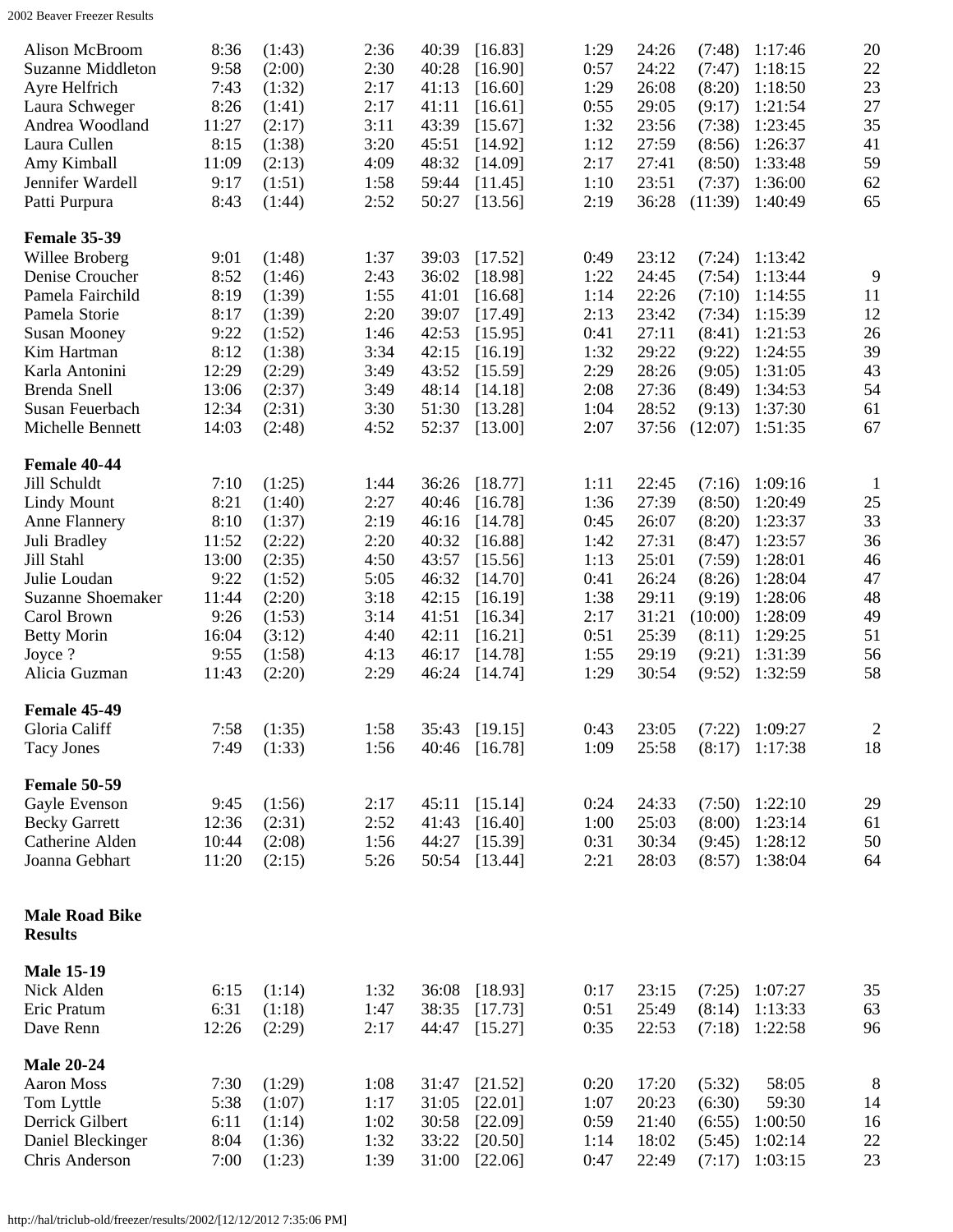<span id="page-2-2"></span><span id="page-2-1"></span><span id="page-2-0"></span>

| 24<br>0:31<br>Jay Williams<br>7:52<br>(1:34)<br>1:13<br>35:56<br>[19.04]<br>17:57<br>1:03:29<br>(5:44)<br>26<br>6:43<br>1:18<br>0:52<br>20:18<br>1:03:58<br><b>Brad Black</b><br>(1:20)<br>34:47<br>[19.66]<br>(6:29)<br>31<br>Luke Nevin<br>8:02<br>1:06<br>0:33<br>21:53<br>(1:36)<br>34:28<br>[19.85]<br>(6:59)<br>1:06:02<br>33<br>8:45<br>2:06<br>1:25<br>Troy Jackson<br>(1:44)<br>33:45<br>20:54<br>(6:40)<br>1:06:55<br>[20.27]<br>43<br>8:08<br>1:56<br>1:44<br>22:21<br>1:09:39<br>Joe Ireland<br>(1:37)<br>35:30<br>(7:08)<br>[19.27]<br>47<br>8:34<br>3:06<br>1:58<br>Nicholas Burnett<br>(1:42)<br>37:43<br>18:48<br>(6:00)<br>1:10:09<br>[18.14]<br>56<br>Erik Marshall<br>7:44<br>1:29<br>38:50<br>1:05<br>23:26<br>1:12:34<br>(1:32)<br>(7:29)<br>[17.61]<br>58<br>9:03<br>1:58<br>0:27<br>21:36<br>1:12:50<br>Vance Trenkel<br>(1:48)<br>39:46<br>[17.20]<br>(6:54)<br>59<br>2:11<br>0:21<br>1:13:04<br>Jake Adams<br>8:44<br>39:03<br>22:45<br>(1:44)<br>[17.52]<br>(7:16)<br>85<br><b>Josh Elliott</b><br>12:32<br>2:41<br>1:05<br>(2:30)<br>38:53<br>23:11<br>1:18:22<br>[17.59]<br>(7:24)<br>87<br>2:32<br>0:39<br>Daniel Allen<br>9:10<br>(1:49)<br>42:01<br>24:44<br>(7:54)<br>1:19:06<br>[16.28]<br><b>Male 25-29</b><br>0:34<br>55:19<br>Ignacio Rodriguez<br>6:13<br>(1:14)<br>0:45<br>31:16<br>[21.88]<br>16:31<br>(5:16)<br>$\mathbf{1}$<br>$\overline{c}$<br>6:21<br>Nathan Smith<br>(1:16)<br>0:40<br>31:12<br>0:43<br>16:50<br>(5:22)<br>55:46<br>[21.92]<br>$\sqrt{5}$<br>7:11<br>0:20<br>Brendan Banovic<br>(1:26)<br>0:46<br>30:22<br>$[22.52]$<br>18:07<br>56:46<br>(5:47)<br>13<br>Jared Wilson<br>0:51<br>59:21<br>7:18<br>(1:27)<br>1:10<br>32:27<br>[21.08]<br>17:35<br>(5:37)<br>15<br>Chris Scheller<br>6:21<br>0:57<br>0:49<br>59:38<br>(1:16)<br>32:13<br>[21.23]<br>19:18<br>(6:09)<br>18<br>7:07<br>0:36<br>19:23<br>Greg Ostrin<br>(1:25)<br>1:18<br>33:04<br>[20.69]<br>(6:11)<br>1:01:28<br>32<br>9:12<br>(1:50)<br>1:29<br>1:20<br>21:03<br>1:06:54<br>Michel Waller<br>33:50<br>[20.22]<br>(6:43)<br>41<br>7:56<br>2:02<br>0:39<br>Matthew Holder<br>(1:35)<br>36:18<br>[18.84]<br>22:41<br>1:09:36<br>(7:14)<br>45<br>Frank McGowan<br>8:35<br>2:12<br>38:07<br>19:53<br>1:10:04<br>(1:42)<br>[17.94]<br>1:17<br>(6:21)<br>50<br>8:07<br>1:18<br>22:17<br>Marcus Biancucci<br>(1:37)<br>37:51<br>[18.07]<br>1:06<br>(7:07)<br>1:10:39<br>67<br>7:13<br>1:36<br>38:25<br>1:35<br>25:23<br>1:14:12<br>Nathan Templeman<br>(1:26)<br>[17.80]<br>(8:06)<br>79<br>10:32<br>3:03<br>21:11<br>Eric Gale<br>(2:06)<br>40:14<br>[17.00]<br>1:16<br>(6:46)<br>1:16:16<br>83<br>11:10<br>(2:13)<br>2:41<br>41:32<br>0:46<br>21:18<br>1:17:27<br>Chris Farley<br>[16.47]<br>(6:48)<br>8:27<br>88<br>1:54<br>27:03<br>Eric Toman<br>(1:41)<br>41:15<br>[16.58]<br>1:18<br>(8:38)<br>1:19:57<br>(2:20)<br>45:28<br>2:25<br>24:31<br>1:24:09<br>100<br>Lawrence Sullivan<br>11:45<br>[15.04]<br>(7:49)<br>$\overline{\phantom{a}}$ |
|------------------------------------------------------------------------------------------------------------------------------------------------------------------------------------------------------------------------------------------------------------------------------------------------------------------------------------------------------------------------------------------------------------------------------------------------------------------------------------------------------------------------------------------------------------------------------------------------------------------------------------------------------------------------------------------------------------------------------------------------------------------------------------------------------------------------------------------------------------------------------------------------------------------------------------------------------------------------------------------------------------------------------------------------------------------------------------------------------------------------------------------------------------------------------------------------------------------------------------------------------------------------------------------------------------------------------------------------------------------------------------------------------------------------------------------------------------------------------------------------------------------------------------------------------------------------------------------------------------------------------------------------------------------------------------------------------------------------------------------------------------------------------------------------------------------------------------------------------------------------------------------------------------------------------------------------------------------------------------------------------------------------------------------------------------------------------------------------------------------------------------------------------------------------------------------------------------------------------------------------------------------------------------------------------------------------------------------------------------------------------------------------------------------------------------------------------------------------------------------------------------------------------------------------------------------------------------------------------------------------------------------------------------------------------------------------------------------------------------------------------------------------------------------------------------------------------------------------------------------------------------------------------------------------------------------------------------------------|
|                                                                                                                                                                                                                                                                                                                                                                                                                                                                                                                                                                                                                                                                                                                                                                                                                                                                                                                                                                                                                                                                                                                                                                                                                                                                                                                                                                                                                                                                                                                                                                                                                                                                                                                                                                                                                                                                                                                                                                                                                                                                                                                                                                                                                                                                                                                                                                                                                                                                                                                                                                                                                                                                                                                                                                                                                                                                                                                                                                        |
|                                                                                                                                                                                                                                                                                                                                                                                                                                                                                                                                                                                                                                                                                                                                                                                                                                                                                                                                                                                                                                                                                                                                                                                                                                                                                                                                                                                                                                                                                                                                                                                                                                                                                                                                                                                                                                                                                                                                                                                                                                                                                                                                                                                                                                                                                                                                                                                                                                                                                                                                                                                                                                                                                                                                                                                                                                                                                                                                                                        |
|                                                                                                                                                                                                                                                                                                                                                                                                                                                                                                                                                                                                                                                                                                                                                                                                                                                                                                                                                                                                                                                                                                                                                                                                                                                                                                                                                                                                                                                                                                                                                                                                                                                                                                                                                                                                                                                                                                                                                                                                                                                                                                                                                                                                                                                                                                                                                                                                                                                                                                                                                                                                                                                                                                                                                                                                                                                                                                                                                                        |
|                                                                                                                                                                                                                                                                                                                                                                                                                                                                                                                                                                                                                                                                                                                                                                                                                                                                                                                                                                                                                                                                                                                                                                                                                                                                                                                                                                                                                                                                                                                                                                                                                                                                                                                                                                                                                                                                                                                                                                                                                                                                                                                                                                                                                                                                                                                                                                                                                                                                                                                                                                                                                                                                                                                                                                                                                                                                                                                                                                        |
|                                                                                                                                                                                                                                                                                                                                                                                                                                                                                                                                                                                                                                                                                                                                                                                                                                                                                                                                                                                                                                                                                                                                                                                                                                                                                                                                                                                                                                                                                                                                                                                                                                                                                                                                                                                                                                                                                                                                                                                                                                                                                                                                                                                                                                                                                                                                                                                                                                                                                                                                                                                                                                                                                                                                                                                                                                                                                                                                                                        |
|                                                                                                                                                                                                                                                                                                                                                                                                                                                                                                                                                                                                                                                                                                                                                                                                                                                                                                                                                                                                                                                                                                                                                                                                                                                                                                                                                                                                                                                                                                                                                                                                                                                                                                                                                                                                                                                                                                                                                                                                                                                                                                                                                                                                                                                                                                                                                                                                                                                                                                                                                                                                                                                                                                                                                                                                                                                                                                                                                                        |
|                                                                                                                                                                                                                                                                                                                                                                                                                                                                                                                                                                                                                                                                                                                                                                                                                                                                                                                                                                                                                                                                                                                                                                                                                                                                                                                                                                                                                                                                                                                                                                                                                                                                                                                                                                                                                                                                                                                                                                                                                                                                                                                                                                                                                                                                                                                                                                                                                                                                                                                                                                                                                                                                                                                                                                                                                                                                                                                                                                        |
|                                                                                                                                                                                                                                                                                                                                                                                                                                                                                                                                                                                                                                                                                                                                                                                                                                                                                                                                                                                                                                                                                                                                                                                                                                                                                                                                                                                                                                                                                                                                                                                                                                                                                                                                                                                                                                                                                                                                                                                                                                                                                                                                                                                                                                                                                                                                                                                                                                                                                                                                                                                                                                                                                                                                                                                                                                                                                                                                                                        |
|                                                                                                                                                                                                                                                                                                                                                                                                                                                                                                                                                                                                                                                                                                                                                                                                                                                                                                                                                                                                                                                                                                                                                                                                                                                                                                                                                                                                                                                                                                                                                                                                                                                                                                                                                                                                                                                                                                                                                                                                                                                                                                                                                                                                                                                                                                                                                                                                                                                                                                                                                                                                                                                                                                                                                                                                                                                                                                                                                                        |
|                                                                                                                                                                                                                                                                                                                                                                                                                                                                                                                                                                                                                                                                                                                                                                                                                                                                                                                                                                                                                                                                                                                                                                                                                                                                                                                                                                                                                                                                                                                                                                                                                                                                                                                                                                                                                                                                                                                                                                                                                                                                                                                                                                                                                                                                                                                                                                                                                                                                                                                                                                                                                                                                                                                                                                                                                                                                                                                                                                        |
|                                                                                                                                                                                                                                                                                                                                                                                                                                                                                                                                                                                                                                                                                                                                                                                                                                                                                                                                                                                                                                                                                                                                                                                                                                                                                                                                                                                                                                                                                                                                                                                                                                                                                                                                                                                                                                                                                                                                                                                                                                                                                                                                                                                                                                                                                                                                                                                                                                                                                                                                                                                                                                                                                                                                                                                                                                                                                                                                                                        |
|                                                                                                                                                                                                                                                                                                                                                                                                                                                                                                                                                                                                                                                                                                                                                                                                                                                                                                                                                                                                                                                                                                                                                                                                                                                                                                                                                                                                                                                                                                                                                                                                                                                                                                                                                                                                                                                                                                                                                                                                                                                                                                                                                                                                                                                                                                                                                                                                                                                                                                                                                                                                                                                                                                                                                                                                                                                                                                                                                                        |
|                                                                                                                                                                                                                                                                                                                                                                                                                                                                                                                                                                                                                                                                                                                                                                                                                                                                                                                                                                                                                                                                                                                                                                                                                                                                                                                                                                                                                                                                                                                                                                                                                                                                                                                                                                                                                                                                                                                                                                                                                                                                                                                                                                                                                                                                                                                                                                                                                                                                                                                                                                                                                                                                                                                                                                                                                                                                                                                                                                        |
|                                                                                                                                                                                                                                                                                                                                                                                                                                                                                                                                                                                                                                                                                                                                                                                                                                                                                                                                                                                                                                                                                                                                                                                                                                                                                                                                                                                                                                                                                                                                                                                                                                                                                                                                                                                                                                                                                                                                                                                                                                                                                                                                                                                                                                                                                                                                                                                                                                                                                                                                                                                                                                                                                                                                                                                                                                                                                                                                                                        |
|                                                                                                                                                                                                                                                                                                                                                                                                                                                                                                                                                                                                                                                                                                                                                                                                                                                                                                                                                                                                                                                                                                                                                                                                                                                                                                                                                                                                                                                                                                                                                                                                                                                                                                                                                                                                                                                                                                                                                                                                                                                                                                                                                                                                                                                                                                                                                                                                                                                                                                                                                                                                                                                                                                                                                                                                                                                                                                                                                                        |
|                                                                                                                                                                                                                                                                                                                                                                                                                                                                                                                                                                                                                                                                                                                                                                                                                                                                                                                                                                                                                                                                                                                                                                                                                                                                                                                                                                                                                                                                                                                                                                                                                                                                                                                                                                                                                                                                                                                                                                                                                                                                                                                                                                                                                                                                                                                                                                                                                                                                                                                                                                                                                                                                                                                                                                                                                                                                                                                                                                        |
|                                                                                                                                                                                                                                                                                                                                                                                                                                                                                                                                                                                                                                                                                                                                                                                                                                                                                                                                                                                                                                                                                                                                                                                                                                                                                                                                                                                                                                                                                                                                                                                                                                                                                                                                                                                                                                                                                                                                                                                                                                                                                                                                                                                                                                                                                                                                                                                                                                                                                                                                                                                                                                                                                                                                                                                                                                                                                                                                                                        |
|                                                                                                                                                                                                                                                                                                                                                                                                                                                                                                                                                                                                                                                                                                                                                                                                                                                                                                                                                                                                                                                                                                                                                                                                                                                                                                                                                                                                                                                                                                                                                                                                                                                                                                                                                                                                                                                                                                                                                                                                                                                                                                                                                                                                                                                                                                                                                                                                                                                                                                                                                                                                                                                                                                                                                                                                                                                                                                                                                                        |
|                                                                                                                                                                                                                                                                                                                                                                                                                                                                                                                                                                                                                                                                                                                                                                                                                                                                                                                                                                                                                                                                                                                                                                                                                                                                                                                                                                                                                                                                                                                                                                                                                                                                                                                                                                                                                                                                                                                                                                                                                                                                                                                                                                                                                                                                                                                                                                                                                                                                                                                                                                                                                                                                                                                                                                                                                                                                                                                                                                        |
|                                                                                                                                                                                                                                                                                                                                                                                                                                                                                                                                                                                                                                                                                                                                                                                                                                                                                                                                                                                                                                                                                                                                                                                                                                                                                                                                                                                                                                                                                                                                                                                                                                                                                                                                                                                                                                                                                                                                                                                                                                                                                                                                                                                                                                                                                                                                                                                                                                                                                                                                                                                                                                                                                                                                                                                                                                                                                                                                                                        |
|                                                                                                                                                                                                                                                                                                                                                                                                                                                                                                                                                                                                                                                                                                                                                                                                                                                                                                                                                                                                                                                                                                                                                                                                                                                                                                                                                                                                                                                                                                                                                                                                                                                                                                                                                                                                                                                                                                                                                                                                                                                                                                                                                                                                                                                                                                                                                                                                                                                                                                                                                                                                                                                                                                                                                                                                                                                                                                                                                                        |
|                                                                                                                                                                                                                                                                                                                                                                                                                                                                                                                                                                                                                                                                                                                                                                                                                                                                                                                                                                                                                                                                                                                                                                                                                                                                                                                                                                                                                                                                                                                                                                                                                                                                                                                                                                                                                                                                                                                                                                                                                                                                                                                                                                                                                                                                                                                                                                                                                                                                                                                                                                                                                                                                                                                                                                                                                                                                                                                                                                        |
|                                                                                                                                                                                                                                                                                                                                                                                                                                                                                                                                                                                                                                                                                                                                                                                                                                                                                                                                                                                                                                                                                                                                                                                                                                                                                                                                                                                                                                                                                                                                                                                                                                                                                                                                                                                                                                                                                                                                                                                                                                                                                                                                                                                                                                                                                                                                                                                                                                                                                                                                                                                                                                                                                                                                                                                                                                                                                                                                                                        |
|                                                                                                                                                                                                                                                                                                                                                                                                                                                                                                                                                                                                                                                                                                                                                                                                                                                                                                                                                                                                                                                                                                                                                                                                                                                                                                                                                                                                                                                                                                                                                                                                                                                                                                                                                                                                                                                                                                                                                                                                                                                                                                                                                                                                                                                                                                                                                                                                                                                                                                                                                                                                                                                                                                                                                                                                                                                                                                                                                                        |
|                                                                                                                                                                                                                                                                                                                                                                                                                                                                                                                                                                                                                                                                                                                                                                                                                                                                                                                                                                                                                                                                                                                                                                                                                                                                                                                                                                                                                                                                                                                                                                                                                                                                                                                                                                                                                                                                                                                                                                                                                                                                                                                                                                                                                                                                                                                                                                                                                                                                                                                                                                                                                                                                                                                                                                                                                                                                                                                                                                        |
|                                                                                                                                                                                                                                                                                                                                                                                                                                                                                                                                                                                                                                                                                                                                                                                                                                                                                                                                                                                                                                                                                                                                                                                                                                                                                                                                                                                                                                                                                                                                                                                                                                                                                                                                                                                                                                                                                                                                                                                                                                                                                                                                                                                                                                                                                                                                                                                                                                                                                                                                                                                                                                                                                                                                                                                                                                                                                                                                                                        |
|                                                                                                                                                                                                                                                                                                                                                                                                                                                                                                                                                                                                                                                                                                                                                                                                                                                                                                                                                                                                                                                                                                                                                                                                                                                                                                                                                                                                                                                                                                                                                                                                                                                                                                                                                                                                                                                                                                                                                                                                                                                                                                                                                                                                                                                                                                                                                                                                                                                                                                                                                                                                                                                                                                                                                                                                                                                                                                                                                                        |
|                                                                                                                                                                                                                                                                                                                                                                                                                                                                                                                                                                                                                                                                                                                                                                                                                                                                                                                                                                                                                                                                                                                                                                                                                                                                                                                                                                                                                                                                                                                                                                                                                                                                                                                                                                                                                                                                                                                                                                                                                                                                                                                                                                                                                                                                                                                                                                                                                                                                                                                                                                                                                                                                                                                                                                                                                                                                                                                                                                        |
|                                                                                                                                                                                                                                                                                                                                                                                                                                                                                                                                                                                                                                                                                                                                                                                                                                                                                                                                                                                                                                                                                                                                                                                                                                                                                                                                                                                                                                                                                                                                                                                                                                                                                                                                                                                                                                                                                                                                                                                                                                                                                                                                                                                                                                                                                                                                                                                                                                                                                                                                                                                                                                                                                                                                                                                                                                                                                                                                                                        |
|                                                                                                                                                                                                                                                                                                                                                                                                                                                                                                                                                                                                                                                                                                                                                                                                                                                                                                                                                                                                                                                                                                                                                                                                                                                                                                                                                                                                                                                                                                                                                                                                                                                                                                                                                                                                                                                                                                                                                                                                                                                                                                                                                                                                                                                                                                                                                                                                                                                                                                                                                                                                                                                                                                                                                                                                                                                                                                                                                                        |
|                                                                                                                                                                                                                                                                                                                                                                                                                                                                                                                                                                                                                                                                                                                                                                                                                                                                                                                                                                                                                                                                                                                                                                                                                                                                                                                                                                                                                                                                                                                                                                                                                                                                                                                                                                                                                                                                                                                                                                                                                                                                                                                                                                                                                                                                                                                                                                                                                                                                                                                                                                                                                                                                                                                                                                                                                                                                                                                                                                        |
|                                                                                                                                                                                                                                                                                                                                                                                                                                                                                                                                                                                                                                                                                                                                                                                                                                                                                                                                                                                                                                                                                                                                                                                                                                                                                                                                                                                                                                                                                                                                                                                                                                                                                                                                                                                                                                                                                                                                                                                                                                                                                                                                                                                                                                                                                                                                                                                                                                                                                                                                                                                                                                                                                                                                                                                                                                                                                                                                                                        |
|                                                                                                                                                                                                                                                                                                                                                                                                                                                                                                                                                                                                                                                                                                                                                                                                                                                                                                                                                                                                                                                                                                                                                                                                                                                                                                                                                                                                                                                                                                                                                                                                                                                                                                                                                                                                                                                                                                                                                                                                                                                                                                                                                                                                                                                                                                                                                                                                                                                                                                                                                                                                                                                                                                                                                                                                                                                                                                                                                                        |
|                                                                                                                                                                                                                                                                                                                                                                                                                                                                                                                                                                                                                                                                                                                                                                                                                                                                                                                                                                                                                                                                                                                                                                                                                                                                                                                                                                                                                                                                                                                                                                                                                                                                                                                                                                                                                                                                                                                                                                                                                                                                                                                                                                                                                                                                                                                                                                                                                                                                                                                                                                                                                                                                                                                                                                                                                                                                                                                                                                        |
| 8:41<br>2:59<br>0:38<br>106<br>Benjamin Figard<br>(1:44)<br>51:04<br>[13.39]<br>26:37<br>(8:30)<br>1:29:59                                                                                                                                                                                                                                                                                                                                                                                                                                                                                                                                                                                                                                                                                                                                                                                                                                                                                                                                                                                                                                                                                                                                                                                                                                                                                                                                                                                                                                                                                                                                                                                                                                                                                                                                                                                                                                                                                                                                                                                                                                                                                                                                                                                                                                                                                                                                                                                                                                                                                                                                                                                                                                                                                                                                                                                                                                                             |
| <b>Male 30-34</b>                                                                                                                                                                                                                                                                                                                                                                                                                                                                                                                                                                                                                                                                                                                                                                                                                                                                                                                                                                                                                                                                                                                                                                                                                                                                                                                                                                                                                                                                                                                                                                                                                                                                                                                                                                                                                                                                                                                                                                                                                                                                                                                                                                                                                                                                                                                                                                                                                                                                                                                                                                                                                                                                                                                                                                                                                                                                                                                                                      |
| 3<br><b>Bill Fleck</b><br>0:56<br>30:48<br>[22.21]<br>0:19<br>(5:38)<br>56:04<br>6:20<br>(1:15)<br>17:41                                                                                                                                                                                                                                                                                                                                                                                                                                                                                                                                                                                                                                                                                                                                                                                                                                                                                                                                                                                                                                                                                                                                                                                                                                                                                                                                                                                                                                                                                                                                                                                                                                                                                                                                                                                                                                                                                                                                                                                                                                                                                                                                                                                                                                                                                                                                                                                                                                                                                                                                                                                                                                                                                                                                                                                                                                                               |
| 7:37<br>(1:31)<br>30:00<br>[22.80]<br>0:24<br>18:24<br>(5:52)<br>56:25<br>4<br>Andy Heiman<br>$\overline{\phantom{a}}$                                                                                                                                                                                                                                                                                                                                                                                                                                                                                                                                                                                                                                                                                                                                                                                                                                                                                                                                                                                                                                                                                                                                                                                                                                                                                                                                                                                                                                                                                                                                                                                                                                                                                                                                                                                                                                                                                                                                                                                                                                                                                                                                                                                                                                                                                                                                                                                                                                                                                                                                                                                                                                                                                                                                                                                                                                                 |
|                                                                                                                                                                                                                                                                                                                                                                                                                                                                                                                                                                                                                                                                                                                                                                                                                                                                                                                                                                                                                                                                                                                                                                                                                                                                                                                                                                                                                                                                                                                                                                                                                                                                                                                                                                                                                                                                                                                                                                                                                                                                                                                                                                                                                                                                                                                                                                                                                                                                                                                                                                                                                                                                                                                                                                                                                                                                                                                                                                        |
| 6:32<br>1:55<br>[23.03]<br>0:37<br>57:21<br>6<br>Dave Campbell<br>(1:18)<br>29:42<br>18:35<br>(5:56)                                                                                                                                                                                                                                                                                                                                                                                                                                                                                                                                                                                                                                                                                                                                                                                                                                                                                                                                                                                                                                                                                                                                                                                                                                                                                                                                                                                                                                                                                                                                                                                                                                                                                                                                                                                                                                                                                                                                                                                                                                                                                                                                                                                                                                                                                                                                                                                                                                                                                                                                                                                                                                                                                                                                                                                                                                                                   |
| $\boldsymbol{7}$<br>Mark Lavery<br>7:05<br>1:14<br>30:01<br>0:36<br>57:25<br>(1:24)<br>[22.79]<br>18:29<br>(5:54)                                                                                                                                                                                                                                                                                                                                                                                                                                                                                                                                                                                                                                                                                                                                                                                                                                                                                                                                                                                                                                                                                                                                                                                                                                                                                                                                                                                                                                                                                                                                                                                                                                                                                                                                                                                                                                                                                                                                                                                                                                                                                                                                                                                                                                                                                                                                                                                                                                                                                                                                                                                                                                                                                                                                                                                                                                                      |
| 1:04<br>58:38<br><b>Steffen Brocks</b><br>6:40<br>32:37<br>[20.97]<br>0:15<br>18:02<br>11<br>(1:19)<br>(5:45)                                                                                                                                                                                                                                                                                                                                                                                                                                                                                                                                                                                                                                                                                                                                                                                                                                                                                                                                                                                                                                                                                                                                                                                                                                                                                                                                                                                                                                                                                                                                                                                                                                                                                                                                                                                                                                                                                                                                                                                                                                                                                                                                                                                                                                                                                                                                                                                                                                                                                                                                                                                                                                                                                                                                                                                                                                                          |
|                                                                                                                                                                                                                                                                                                                                                                                                                                                                                                                                                                                                                                                                                                                                                                                                                                                                                                                                                                                                                                                                                                                                                                                                                                                                                                                                                                                                                                                                                                                                                                                                                                                                                                                                                                                                                                                                                                                                                                                                                                                                                                                                                                                                                                                                                                                                                                                                                                                                                                                                                                                                                                                                                                                                                                                                                                                                                                                                                                        |
|                                                                                                                                                                                                                                                                                                                                                                                                                                                                                                                                                                                                                                                                                                                                                                                                                                                                                                                                                                                                                                                                                                                                                                                                                                                                                                                                                                                                                                                                                                                                                                                                                                                                                                                                                                                                                                                                                                                                                                                                                                                                                                                                                                                                                                                                                                                                                                                                                                                                                                                                                                                                                                                                                                                                                                                                                                                                                                                                                                        |
| 8:59<br>2:23<br>24:15<br>[28.21]<br>1:04<br>12<br>Craig Smith<br>(1:47)<br>22:32<br>(7:11)<br>59:13                                                                                                                                                                                                                                                                                                                                                                                                                                                                                                                                                                                                                                                                                                                                                                                                                                                                                                                                                                                                                                                                                                                                                                                                                                                                                                                                                                                                                                                                                                                                                                                                                                                                                                                                                                                                                                                                                                                                                                                                                                                                                                                                                                                                                                                                                                                                                                                                                                                                                                                                                                                                                                                                                                                                                                                                                                                                    |
| 7:54<br>1:23<br>0:53<br>28<br>Damon Schaefer<br>(1:34)<br>33:59<br>[20.13]<br>21:24<br>(6:50)<br>1:05:33                                                                                                                                                                                                                                                                                                                                                                                                                                                                                                                                                                                                                                                                                                                                                                                                                                                                                                                                                                                                                                                                                                                                                                                                                                                                                                                                                                                                                                                                                                                                                                                                                                                                                                                                                                                                                                                                                                                                                                                                                                                                                                                                                                                                                                                                                                                                                                                                                                                                                                                                                                                                                                                                                                                                                                                                                                                               |
| 29<br>Rod Richeson<br>7:56<br>1:05<br>33:13<br>22:33<br>1:05:33<br>(1:35)<br>[20.59]<br>0:46<br>(7:12)                                                                                                                                                                                                                                                                                                                                                                                                                                                                                                                                                                                                                                                                                                                                                                                                                                                                                                                                                                                                                                                                                                                                                                                                                                                                                                                                                                                                                                                                                                                                                                                                                                                                                                                                                                                                                                                                                                                                                                                                                                                                                                                                                                                                                                                                                                                                                                                                                                                                                                                                                                                                                                                                                                                                                                                                                                                                 |
| 38<br>Alex Shaevitz<br>6:31<br>2:11<br>2:00<br>23:34<br>(1:18)<br>34:38<br>[19.75]<br>(7:31)<br>1:08:54                                                                                                                                                                                                                                                                                                                                                                                                                                                                                                                                                                                                                                                                                                                                                                                                                                                                                                                                                                                                                                                                                                                                                                                                                                                                                                                                                                                                                                                                                                                                                                                                                                                                                                                                                                                                                                                                                                                                                                                                                                                                                                                                                                                                                                                                                                                                                                                                                                                                                                                                                                                                                                                                                                                                                                                                                                                                |
|                                                                                                                                                                                                                                                                                                                                                                                                                                                                                                                                                                                                                                                                                                                                                                                                                                                                                                                                                                                                                                                                                                                                                                                                                                                                                                                                                                                                                                                                                                                                                                                                                                                                                                                                                                                                                                                                                                                                                                                                                                                                                                                                                                                                                                                                                                                                                                                                                                                                                                                                                                                                                                                                                                                                                                                                                                                                                                                                                                        |
| 40<br>7:06<br>1:24<br>37:15<br>0:54<br>22:32<br>Aleksey Synkov<br>(1:25)<br>[18.36]<br>(7:11)<br>1:09:11                                                                                                                                                                                                                                                                                                                                                                                                                                                                                                                                                                                                                                                                                                                                                                                                                                                                                                                                                                                                                                                                                                                                                                                                                                                                                                                                                                                                                                                                                                                                                                                                                                                                                                                                                                                                                                                                                                                                                                                                                                                                                                                                                                                                                                                                                                                                                                                                                                                                                                                                                                                                                                                                                                                                                                                                                                                               |
| 42<br>9:33<br>2:05<br>1:07<br>Craig Farnstrom<br>(1:54)<br>36:06<br>20:45<br>(6:37)<br>1:09:36<br>[18.95]                                                                                                                                                                                                                                                                                                                                                                                                                                                                                                                                                                                                                                                                                                                                                                                                                                                                                                                                                                                                                                                                                                                                                                                                                                                                                                                                                                                                                                                                                                                                                                                                                                                                                                                                                                                                                                                                                                                                                                                                                                                                                                                                                                                                                                                                                                                                                                                                                                                                                                                                                                                                                                                                                                                                                                                                                                                              |
| 52<br>9:42<br>1:21<br>1:12<br>Steve White<br>(1:56)<br>35:37<br>22:59<br>(7:20)<br>1:10:51<br>[19.20]                                                                                                                                                                                                                                                                                                                                                                                                                                                                                                                                                                                                                                                                                                                                                                                                                                                                                                                                                                                                                                                                                                                                                                                                                                                                                                                                                                                                                                                                                                                                                                                                                                                                                                                                                                                                                                                                                                                                                                                                                                                                                                                                                                                                                                                                                                                                                                                                                                                                                                                                                                                                                                                                                                                                                                                                                                                                  |
| 9:20<br>2:11<br>1:13<br>21:35<br>1:13:08<br>61<br>Dan Tiedy<br>(1:51)<br>38:49<br>(6:53)<br>[17.62]                                                                                                                                                                                                                                                                                                                                                                                                                                                                                                                                                                                                                                                                                                                                                                                                                                                                                                                                                                                                                                                                                                                                                                                                                                                                                                                                                                                                                                                                                                                                                                                                                                                                                                                                                                                                                                                                                                                                                                                                                                                                                                                                                                                                                                                                                                                                                                                                                                                                                                                                                                                                                                                                                                                                                                                                                                                                    |
| 1:32<br>0:48<br>James Bracken<br>40:20<br>(7:16)                                                                                                                                                                                                                                                                                                                                                                                                                                                                                                                                                                                                                                                                                                                                                                                                                                                                                                                                                                                                                                                                                                                                                                                                                                                                                                                                                                                                                                                                                                                                                                                                                                                                                                                                                                                                                                                                                                                                                                                                                                                                                                                                                                                                                                                                                                                                                                                                                                                                                                                                                                                                                                                                                                                                                                                                                                                                                                                       |
| 65<br>8:28<br>(1:41)<br>22:46<br>1:13:54<br>[16.96]                                                                                                                                                                                                                                                                                                                                                                                                                                                                                                                                                                                                                                                                                                                                                                                                                                                                                                                                                                                                                                                                                                                                                                                                                                                                                                                                                                                                                                                                                                                                                                                                                                                                                                                                                                                                                                                                                                                                                                                                                                                                                                                                                                                                                                                                                                                                                                                                                                                                                                                                                                                                                                                                                                                                                                                                                                                                                                                    |
| 74<br>8:28<br>2:00<br>1:15:40<br>Doug Haslem<br>40:13<br>1:01<br>23:58<br>(1:41)<br>[17.01]<br>(7:39)                                                                                                                                                                                                                                                                                                                                                                                                                                                                                                                                                                                                                                                                                                                                                                                                                                                                                                                                                                                                                                                                                                                                                                                                                                                                                                                                                                                                                                                                                                                                                                                                                                                                                                                                                                                                                                                                                                                                                                                                                                                                                                                                                                                                                                                                                                                                                                                                                                                                                                                                                                                                                                                                                                                                                                                                                                                                  |
| 76<br>9:31<br>1:49<br>41:22<br>0:44<br>22:32<br>1:15:58<br><b>Charly George</b><br>(1:54)<br>[16.54]<br>(7:11)                                                                                                                                                                                                                                                                                                                                                                                                                                                                                                                                                                                                                                                                                                                                                                                                                                                                                                                                                                                                                                                                                                                                                                                                                                                                                                                                                                                                                                                                                                                                                                                                                                                                                                                                                                                                                                                                                                                                                                                                                                                                                                                                                                                                                                                                                                                                                                                                                                                                                                                                                                                                                                                                                                                                                                                                                                                         |
| 89<br>2:47<br>1:55<br>Chad Goffin<br>8:46<br>39:54<br>26:36<br>1:19:58<br>(1:45)<br>[17.14]<br>(8:29)                                                                                                                                                                                                                                                                                                                                                                                                                                                                                                                                                                                                                                                                                                                                                                                                                                                                                                                                                                                                                                                                                                                                                                                                                                                                                                                                                                                                                                                                                                                                                                                                                                                                                                                                                                                                                                                                                                                                                                                                                                                                                                                                                                                                                                                                                                                                                                                                                                                                                                                                                                                                                                                                                                                                                                                                                                                                  |
| 95<br>9:53<br>5:03<br>Mike Rhodes<br>1:59<br>24:43<br>1:22:27<br>(1:59)<br>40:49<br>[16.76]<br>(7:53)                                                                                                                                                                                                                                                                                                                                                                                                                                                                                                                                                                                                                                                                                                                                                                                                                                                                                                                                                                                                                                                                                                                                                                                                                                                                                                                                                                                                                                                                                                                                                                                                                                                                                                                                                                                                                                                                                                                                                                                                                                                                                                                                                                                                                                                                                                                                                                                                                                                                                                                                                                                                                                                                                                                                                                                                                                                                  |
|                                                                                                                                                                                                                                                                                                                                                                                                                                                                                                                                                                                                                                                                                                                                                                                                                                                                                                                                                                                                                                                                                                                                                                                                                                                                                                                                                                                                                                                                                                                                                                                                                                                                                                                                                                                                                                                                                                                                                                                                                                                                                                                                                                                                                                                                                                                                                                                                                                                                                                                                                                                                                                                                                                                                                                                                                                                                                                                                                                        |
| 98<br>2:22<br><b>Andrew Daniel</b><br>10:17<br>(2:03)<br>42:07<br>1:03<br>27:22<br>1:23:11<br>[16.24]<br>(8:44)<br>1:31<br>99<br><b>Mark Cummings</b><br>10:34<br>3:45<br>40:13<br>27:26<br>1:23:29<br>(2:06)<br>[17.01]<br>(8:45)                                                                                                                                                                                                                                                                                                                                                                                                                                                                                                                                                                                                                                                                                                                                                                                                                                                                                                                                                                                                                                                                                                                                                                                                                                                                                                                                                                                                                                                                                                                                                                                                                                                                                                                                                                                                                                                                                                                                                                                                                                                                                                                                                                                                                                                                                                                                                                                                                                                                                                                                                                                                                                                                                                                                     |
|                                                                                                                                                                                                                                                                                                                                                                                                                                                                                                                                                                                                                                                                                                                                                                                                                                                                                                                                                                                                                                                                                                                                                                                                                                                                                                                                                                                                                                                                                                                                                                                                                                                                                                                                                                                                                                                                                                                                                                                                                                                                                                                                                                                                                                                                                                                                                                                                                                                                                                                                                                                                                                                                                                                                                                                                                                                                                                                                                                        |
| <b>Male 35-39</b>                                                                                                                                                                                                                                                                                                                                                                                                                                                                                                                                                                                                                                                                                                                                                                                                                                                                                                                                                                                                                                                                                                                                                                                                                                                                                                                                                                                                                                                                                                                                                                                                                                                                                                                                                                                                                                                                                                                                                                                                                                                                                                                                                                                                                                                                                                                                                                                                                                                                                                                                                                                                                                                                                                                                                                                                                                                                                                                                                      |
| 1:03<br>0:34<br>58:36<br>Frank Mitchem<br>6:21<br>(1:16)<br>31:37<br>[21.63]<br>19:01<br>(6:04)<br>10                                                                                                                                                                                                                                                                                                                                                                                                                                                                                                                                                                                                                                                                                                                                                                                                                                                                                                                                                                                                                                                                                                                                                                                                                                                                                                                                                                                                                                                                                                                                                                                                                                                                                                                                                                                                                                                                                                                                                                                                                                                                                                                                                                                                                                                                                                                                                                                                                                                                                                                                                                                                                                                                                                                                                                                                                                                                  |
| 0:32<br>17<br>7:04<br>(1:24)<br>0:46<br>33:25<br>19:38<br>(6:16)<br>1:01:25<br>Robert Loper<br>[20.47]                                                                                                                                                                                                                                                                                                                                                                                                                                                                                                                                                                                                                                                                                                                                                                                                                                                                                                                                                                                                                                                                                                                                                                                                                                                                                                                                                                                                                                                                                                                                                                                                                                                                                                                                                                                                                                                                                                                                                                                                                                                                                                                                                                                                                                                                                                                                                                                                                                                                                                                                                                                                                                                                                                                                                                                                                                                                 |
|                                                                                                                                                                                                                                                                                                                                                                                                                                                                                                                                                                                                                                                                                                                                                                                                                                                                                                                                                                                                                                                                                                                                                                                                                                                                                                                                                                                                                                                                                                                                                                                                                                                                                                                                                                                                                                                                                                                                                                                                                                                                                                                                                                                                                                                                                                                                                                                                                                                                                                                                                                                                                                                                                                                                                                                                                                                                                                                                                                        |
| 8:29<br>0:36<br>21<br><b>Bud Magera</b><br>1:02<br>33:26<br>[20.46]<br>18:37<br>(5:56)<br>1:02:10<br>(1:41)                                                                                                                                                                                                                                                                                                                                                                                                                                                                                                                                                                                                                                                                                                                                                                                                                                                                                                                                                                                                                                                                                                                                                                                                                                                                                                                                                                                                                                                                                                                                                                                                                                                                                                                                                                                                                                                                                                                                                                                                                                                                                                                                                                                                                                                                                                                                                                                                                                                                                                                                                                                                                                                                                                                                                                                                                                                            |
| 27<br><b>Stuart Johnson</b><br>7:38<br>(1:31)<br>1:35<br>34:56<br>0:50<br>19:52<br>1:04:51<br>[19.58]<br>(6:20)                                                                                                                                                                                                                                                                                                                                                                                                                                                                                                                                                                                                                                                                                                                                                                                                                                                                                                                                                                                                                                                                                                                                                                                                                                                                                                                                                                                                                                                                                                                                                                                                                                                                                                                                                                                                                                                                                                                                                                                                                                                                                                                                                                                                                                                                                                                                                                                                                                                                                                                                                                                                                                                                                                                                                                                                                                                        |
| 44<br>8:12<br>2:34<br><b>Joseph Barrett</b><br>(1:38)<br>36:52<br>[18.55]<br>1:11<br>21:04<br>1:09:53<br>(6:43)                                                                                                                                                                                                                                                                                                                                                                                                                                                                                                                                                                                                                                                                                                                                                                                                                                                                                                                                                                                                                                                                                                                                                                                                                                                                                                                                                                                                                                                                                                                                                                                                                                                                                                                                                                                                                                                                                                                                                                                                                                                                                                                                                                                                                                                                                                                                                                                                                                                                                                                                                                                                                                                                                                                                                                                                                                                        |
| 8:24<br>2:20<br>48<br>Dan Barrett<br>(1:40)<br>35:56<br>1:14<br>22:19<br>1:10:13<br>[19.04]<br>(7:07)<br>Chris Babler<br>7:54<br>53                                                                                                                                                                                                                                                                                                                                                                                                                                                                                                                                                                                                                                                                                                                                                                                                                                                                                                                                                                                                                                                                                                                                                                                                                                                                                                                                                                                                                                                                                                                                                                                                                                                                                                                                                                                                                                                                                                                                                                                                                                                                                                                                                                                                                                                                                                                                                                                                                                                                                                                                                                                                                                                                                                                                                                                                                                    |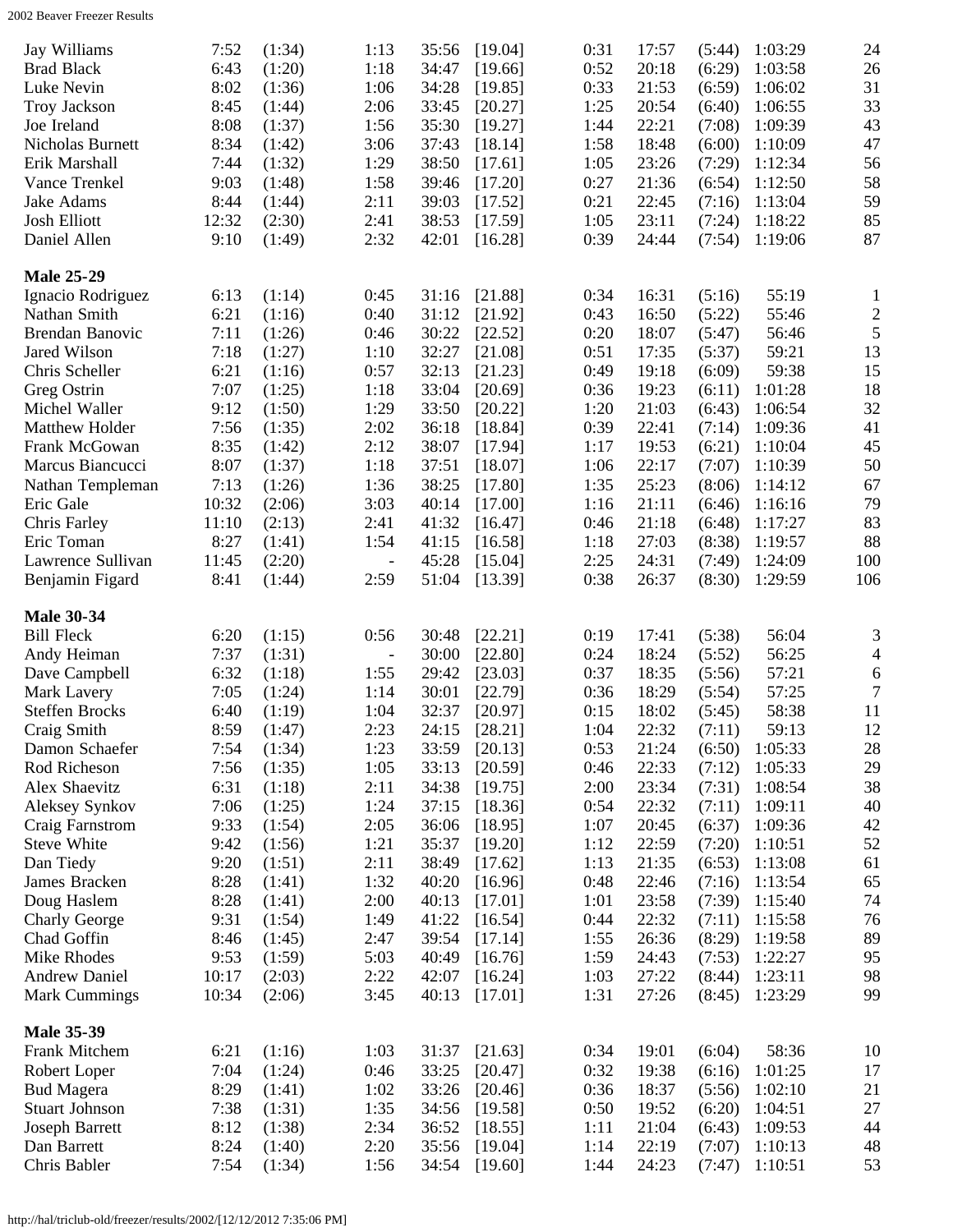<span id="page-3-0"></span>

| Ted Lamb<br><b>Blane Gillespie</b><br><b>Marty Snell</b><br>Dan Odiorne<br><b>Blake Nonweiler</b><br>Paul Stewart | 12:31<br>10:28<br>8:43<br>9:03<br>7:28<br>13:35 | (2:30)<br>(2:06)<br>(1:44)<br>(1:48)<br>(1:29)<br>(2:43) | 1:41<br>3:10<br>3:30<br>2:26<br>2:48<br>1:43 | 35:46<br>38:49<br>37:48<br>39:19<br>40:43<br>36:57 | [19.12]<br>[17.62]<br>[18.10]<br>[17.40]<br>[16.80]<br>[18.51] | 1:05<br>20:16<br>1:12<br>20:31<br>1:53<br>22:20<br>1:29<br>21:58<br>1:21<br>22:11<br>1:08<br>21:14 | (6:28)<br>(6:33)<br>(7:08)<br>(7:01)<br>(7:05)<br>(6:47) | 1:11:19<br>1:14:10<br>1:14:14<br>1:14:15<br>1:14:31<br>1:14:37 | 55<br>66<br>68<br>69<br>70<br>71 |
|-------------------------------------------------------------------------------------------------------------------|-------------------------------------------------|----------------------------------------------------------|----------------------------------------------|----------------------------------------------------|----------------------------------------------------------------|----------------------------------------------------------------------------------------------------|----------------------------------------------------------|----------------------------------------------------------------|----------------------------------|
| Tom Cordier                                                                                                       | 9:54                                            | (6:34)                                                   | 2:29                                         | 37:37                                              | [18.18]                                                        | 24:14<br>1:06                                                                                      | (7:44)                                                   | 1:15:20                                                        | 73                               |
| Arlen Rexius<br>Alex Yoder                                                                                        | 10:33<br>11:53                                  | (2:06)                                                   | 2:58<br>3:03                                 | 39:21<br>39:41                                     | [17.38]                                                        | 1:03<br>22:51<br>1:08<br>24:25                                                                     | (7:18)<br>(7:48)                                         | 1:16:46<br>1:20:10                                             | 80<br>90                         |
| Kurt Murphy                                                                                                       | 10:41                                           | (2:22)<br>(2:08)                                         | 2:43                                         | 45:17                                              | [17.24]<br>[15.10]                                             | 1:04<br>27:14                                                                                      | (8:42)                                                   | 1:26:59                                                        | 105                              |
| <b>Bryce Cleary</b>                                                                                               | 12:29                                           | (2:30)                                                   | 2:21                                         | 47:09                                              | [14.51]                                                        | 0:44<br>38:25                                                                                      | (12:16)                                                  | 1:41:08                                                        | 109                              |
| <b>Male 40-44</b>                                                                                                 |                                                 |                                                          |                                              |                                                    |                                                                |                                                                                                    |                                                          |                                                                |                                  |
| Greg Downing                                                                                                      | 6:22                                            | (1:16)                                                   | 1:10                                         | 31:34                                              | [21.67]                                                        | 1:01<br>18:05                                                                                      | (5:46)                                                   | 58:12                                                          | 9                                |
| Clint Ebert                                                                                                       | 8:18                                            | (1:39)                                                   | 2:14                                         | 33:29                                              | [20.43]                                                        | 1:01<br>20:49                                                                                      | (6:39)                                                   | 1:05:51                                                        | 30                               |
| Roger Nyquist                                                                                                     | 8:23                                            | (1:40)                                                   | 1:25                                         | 37:32                                              | [18.22]                                                        | 0:42<br>19:15                                                                                      | (6:09)                                                   | 1:07:17                                                        | 34                               |
| David Bateham                                                                                                     | 8:23                                            | (1:40)                                                   | 1:24                                         | 37:31                                              | [18.23]                                                        | 0:35<br>19:40                                                                                      | (6:16)                                                   | 1:07:33                                                        | 36                               |
| joe Ruwitch                                                                                                       | 7:19                                            | (1:27)                                                   | 1:53                                         | 34:19                                              | [19.93]                                                        | 1:38<br>22:59                                                                                      | (7:20)                                                   | 1:08:08                                                        | 37                               |
| Brad St.Clair                                                                                                     | 7:22                                            | (1:28)                                                   | 1:52                                         | 36:25                                              | [18.78]                                                        | 1:09<br>23:18                                                                                      | (7:26)                                                   | 1:10:06                                                        | 46                               |
| Tim Nord                                                                                                          | 8:16                                            | (1:39)                                                   | 1:23                                         | 38:56                                              | [17.57]                                                        | 1:05<br>20:47                                                                                      | (6:38)                                                   | 1:10:27                                                        | 49                               |
| John Morris                                                                                                       | 9:19                                            | (1:51)                                                   | 2:34                                         | 36:59                                              | [18.49]                                                        | 0:54<br>23:19                                                                                      | (7:26)                                                   | 1:13:05                                                        | 60                               |
| Paul Hopkins                                                                                                      | 9:06                                            | (1:49)                                                   | 2:35                                         | 39:10                                              | [17.46]                                                        | 1:27<br>20:55                                                                                      | (6:40)                                                   | 1:13:13                                                        | 62                               |
| Jeff Bemrose                                                                                                      | 8:52                                            | (1:46)                                                   | 3:12                                         | 38:34                                              | [17.74]                                                        | 1:45<br>22:36                                                                                      | (7:13)                                                   | 1:14:59                                                        | 72                               |
| Rod Ilg                                                                                                           | 10:54                                           | (2:10)                                                   | 2:27                                         | 37:16                                              | [18.35]                                                        | 1:37<br>26:18                                                                                      | (8:24)                                                   | 1:18:32                                                        | 86                               |
| Howard Schultz                                                                                                    | 10:37                                           | (2:07)                                                   | 4:30                                         | 42:44                                              | [16.01]                                                        | 1:38<br>21:53                                                                                      | (6:59)                                                   | 1:21:22                                                        | 93                               |
| Doug Younger                                                                                                      | 10:03                                           | (2:00)                                                   | 2:56                                         | 42:38                                              | [16.04]                                                        | 25:21<br>0:55                                                                                      | (8:05)                                                   | 1:21:53                                                        | 94                               |
| Scott Callahan                                                                                                    | 10:25                                           | (2:05)                                                   | 4:20                                         | 39:49                                              | [17.18]                                                        | 1:59<br>26:37                                                                                      | (8:30)                                                   | 1:23:10                                                        | 97                               |
| Phil Schock                                                                                                       | 10:59                                           | (2:11)                                                   | 2:30                                         | 51:50                                              | [13.20]                                                        | 0:54<br>27:03                                                                                      | (8:38)                                                   | 1:33:16                                                        | 108                              |
| <b>Male 45-49</b>                                                                                                 |                                                 |                                                          |                                              |                                                    |                                                                |                                                                                                    |                                                          |                                                                |                                  |
| Michael Tasman                                                                                                    | 7:01                                            | (1:24)                                                   | 1:44                                         | 32:44                                              | [20.90]                                                        | 0:55<br>19:18                                                                                      | (6:09)                                                   | 1:01:42                                                        | 19                               |
| Jeff Storie                                                                                                       | 6:30                                            | (1:17)                                                   | 1:15                                         | 32:49                                              | [20.84]                                                        | 0:50<br>20:25                                                                                      | (6:31)                                                   | 1:01:49                                                        | 20                               |
| Chip Greendale                                                                                                    | 8:20                                            | (1:39)                                                   | 1:46                                         | 34:28                                              | [19.85]                                                        | 0:37<br>18:32                                                                                      | (5:55)                                                   | 1:03:43                                                        | 25                               |
| Sam Holmes                                                                                                        | 9:55                                            | (1:58)                                                   | 2:45                                         | 36:44                                              | [18.62]                                                        | 1:06<br>20:44                                                                                      | (6:37)                                                   | 1:11:14                                                        | 54                               |
| Dave Chapman                                                                                                      | 9:08                                            | (1:49)                                                   | 2:14                                         | 37:19                                              | [18.33]                                                        | 22:47<br>1:17                                                                                      | (7:16)                                                   | 1:12:45                                                        | 57                               |
| Michael Belshaw                                                                                                   | 10:28                                           | (2:05)                                                   | 2:43                                         | 37:28                                              | [18.26]                                                        | 0:58<br>24:14                                                                                      | (7:44)                                                   | 1:15:51                                                        | 75                               |
| <b>Brian Steffel</b>                                                                                              | 10:33                                           | (2:06)                                                   | 2:53                                         | 40:59                                              | [16.69]                                                        | 1:08<br>21:42                                                                                      | (6:55)                                                   | 1:17:15                                                        | $82\,$                           |
| Michael Hickson                                                                                                   | 9:54                                            | (1:58)                                                   | 2:47                                         | 38:50                                              | [17.61]                                                        | 2:05<br>24:20                                                                                      | (7:46)                                                   | 1:17:56                                                        | 84                               |
| Rick Hinman                                                                                                       | 10:53                                           | (2:10)                                                   | 3:45                                         | 39:31                                              | [17.31]                                                        | 1:58<br>25:07                                                                                      | (8:01)                                                   | 1:21:14                                                        | 92                               |
| <b>Bill Steen</b>                                                                                                 | 11:15                                           | (2:14)                                                   | 3:40                                         | 40:18                                              | [16.97]                                                        | 2:54<br>26:26                                                                                      | (8:26)                                                   | 1:24:33                                                        | 102                              |
| Mike Lederle                                                                                                      | 10:05                                           | (2:00)                                                   | 4:13                                         | 44:26                                              | [15.39]                                                        | 1:53<br>24:45                                                                                      | (7:54)                                                   | 1:25:22                                                        | 103                              |
| <b>Steven Bennett</b>                                                                                             | 8:42                                            | (1:44)                                                   | 3:07                                         | 45:38                                              | [14.99]                                                        | 1:43<br>26:14                                                                                      | (8:22)                                                   | 1:25:24                                                        | 104                              |
| <b>Male 50-59</b>                                                                                                 |                                                 |                                                          |                                              |                                                    |                                                                |                                                                                                    |                                                          |                                                                |                                  |
| <b>Russ Burnett</b>                                                                                               | 8:48                                            | (1:45)                                                   | 1:53                                         | 36:02                                              | [18.98]                                                        | 0:57<br>21:26                                                                                      | (6:50)                                                   | 1:09:06                                                        | 39                               |
| <b>Bill Alden</b>                                                                                                 | 8:49                                            | (1:45)                                                   | 2:24                                         | 38:17                                              | [17.87]                                                        | 0:46<br>25:58                                                                                      | (8:17)                                                   | 1:16:14                                                        | 77                               |
| Fred Robbins                                                                                                      | 9:46                                            | (1:57)                                                   | 1:52                                         | 37:55                                              | [18.04]                                                        | 1:17<br>25:25                                                                                      | (8:07)                                                   | 1:16:15                                                        | 78                               |
| Rodney Brown                                                                                                      | 9:34                                            | (1:54)                                                   | 2:39                                         | 39:52                                              | [17.16]                                                        | 1:15<br>23:26                                                                                      | (7:29)                                                   | 1:16:46                                                        | 81                               |
| Robert Seemuth                                                                                                    | 10:08                                           | (2:01)                                                   | 4:32                                         | 38:22                                              | [17.83]                                                        | 2:31<br>24:56                                                                                      | (7:57)                                                   | 1:20:29                                                        | 91                               |
| Andy Smith                                                                                                        | 10:42                                           | (2:08)                                                   | 3:43                                         | 40:45                                              | [16.79]                                                        | 0:48<br>28:20                                                                                      | (9:03)                                                   | 1:24:18                                                        | 101                              |
| Jay Goldstein                                                                                                     | 14:07                                           | (2:49)                                                   | 3:00                                         | 47:55                                              | [14.27]                                                        | 23:09<br>2:30                                                                                      | (7:23)                                                   | 1:30:41                                                        | 107                              |
| <b>Bob McManus</b>                                                                                                | 11:47                                           | (2:21)                                                   | 8:21                                         | 1:04:43                                            | [10.57]                                                        | 6:44<br>36:39                                                                                      | (11:42)                                                  | 2:08:14                                                        | 110                              |
| <b>Male 60-69</b>                                                                                                 |                                                 |                                                          |                                              |                                                    |                                                                |                                                                                                    |                                                          |                                                                |                                  |
| <b>Bill Fallon</b>                                                                                                | 8:27                                            | (1:41)                                                   | 2:22                                         | 37:55                                              | [18.04]                                                        | 1:10<br>20:51                                                                                      | (6:39)                                                   | 1:10:45                                                        | 51                               |
|                                                                                                                   |                                                 |                                                          |                                              |                                                    |                                                                |                                                                                                    |                                                          |                                                                |                                  |

<span id="page-3-2"></span><span id="page-3-1"></span>**Female Mt. Bike Results**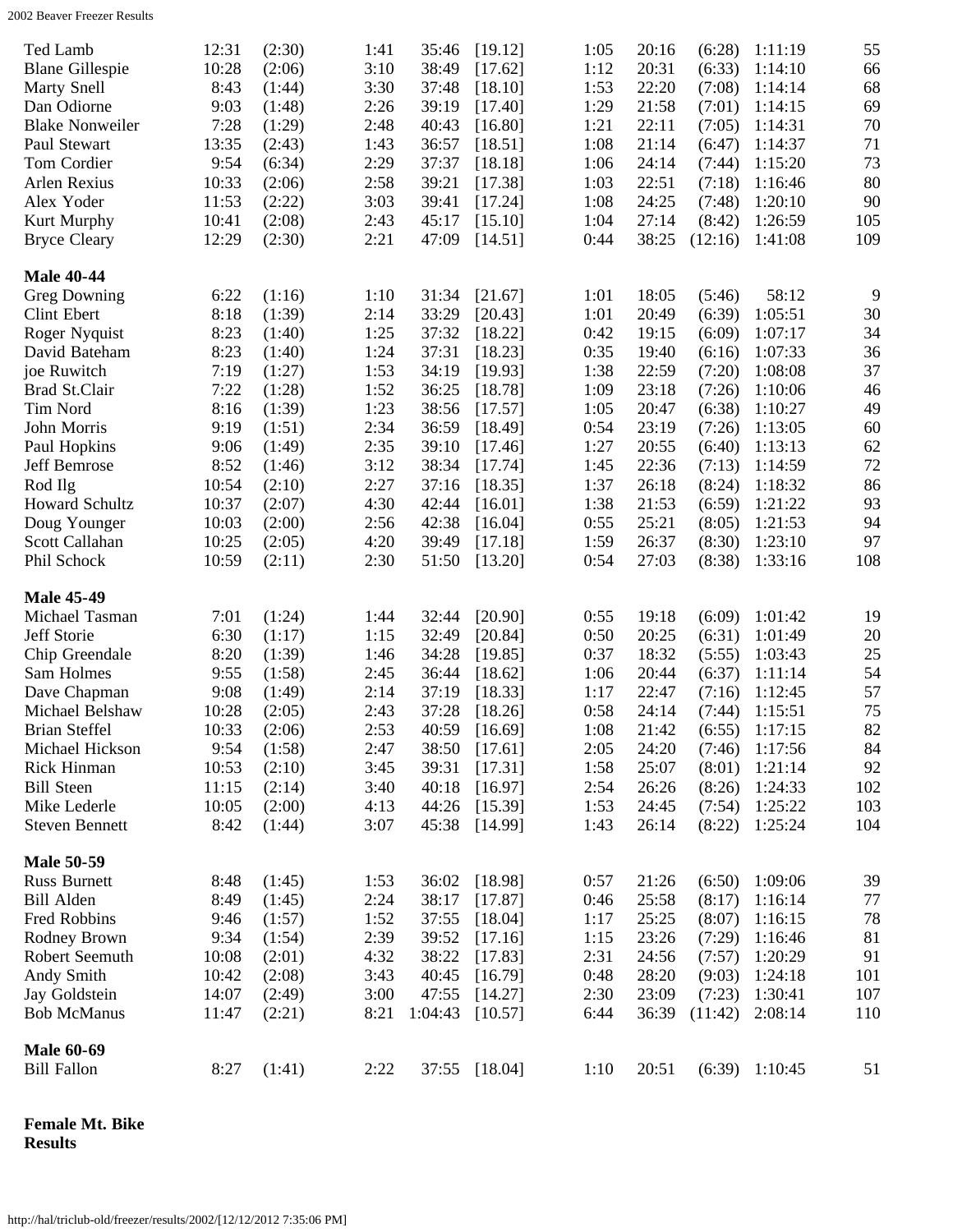| <b>Female Mt. Bike 15-</b> |  |  |
|----------------------------|--|--|
|                            |  |  |

<span id="page-4-5"></span><span id="page-4-4"></span><span id="page-4-3"></span><span id="page-4-2"></span><span id="page-4-1"></span><span id="page-4-0"></span>

| 19                                     |               |                  |                          |                   |                    |              |                |                  |                    |                  |
|----------------------------------------|---------------|------------------|--------------------------|-------------------|--------------------|--------------|----------------|------------------|--------------------|------------------|
| <b>Holly Homnick</b>                   | 9:03          | (1:48)           | 4:14                     | 42:13             | [16.20]            | 0:34         | 22:48          | (7:17)           | 1:18:52            | 4                |
| Luci Boyle                             | 10:35         | (2:06)           | $\overline{\phantom{m}}$ | 47:47             | [14.31]            | 0:39         | 25:44          | (8:13)           | 1:24:45            | $\boldsymbol{7}$ |
| Alison Weber                           | 9:35          | (1:54)           | 5:23                     | 48:46             | [14.03]            | 0:41         | 22:00          | (7:01)           | 1:26:25            | 8                |
| <b>Female Mt. Bike 20-</b>             |               |                  |                          |                   |                    |              |                |                  |                    |                  |
| 29                                     |               |                  |                          |                   |                    |              |                |                  |                    |                  |
| Rebecca Hardy                          | 10:13         | (2:02)           | 3:09                     | 41:35             | [16.45]            | 0:46         | 22:48          | (7:17)           | 1:18:31            | 3                |
| Amy Imwalle                            | 6:21          | (1:16)           | 2:13                     | 46:33             | [14.69]            | 0:49         | 25:29          | (8:08)           | 1:21:25            | 5                |
| Erin Haynes                            | 8:30          | (1:41)           | 2:47                     | 47:39             | [14.35]            | 0:38         | 24:52          | (7:56)           | 1:24:26            | 6                |
| Sara Johnson                           | 7:56          | (1:35)           | 2:00                     | 51:26             | [13.30]            | 0:34         | 25:10          | (8:02)           | 1:27:06            | 9                |
| Sarah Carter                           | 7:22          | (1:28)           | 3:07                     | 49:34             | [13.80]            | 0:37         | 26:32          | (8:28)           | 1:27:12            | 10               |
| Jeanine Stier                          | 9:27<br>10:26 | (1:53)           | 3:47<br>4:33             | 48:12<br>50:49    | [14.19]            | 0:36<br>1:16 | 27:09<br>26:15 | (8:40)<br>(8:23) | 1:29:11<br>1:33:19 | 12<br>17         |
| Megan Field<br><b>Bridgett Stoffey</b> | 11:48         | (2:05)<br>(2:23) | 4:24                     | 46:58             | [13.46]<br>[14.56] | 0:26         | 30:21          | (9:41)           | 1:33:57            | 18               |
| <b>Brooke Simler</b>                   | 11:30         | (2:17)           | 3:24                     | 52:11             | [13.11]            | 1:20         | 26:36          | (8:29)           | 1:35:01            | 21               |
| Sarah Lewis                            | 9:23          | (1:52)           | 3:38                     | 51:37             | [13.25]            | 1:07         | 31:12          | (9:58)           | 1:36:57            | 22               |
| Josie Jepson                           | 11:23         | (2:16)           | 2:45                     | 58:47             | [11.64]            | 0:36         | 24:53          | (7:56)           | 1:38:24            | 23               |
| Leslie Bjornstedt                      | 8:06          | (1:37)           | 3:24                     | 56:43             | [12.06]            | 0:53         | 30:50          | (9:51)           | 1:39:56            | 24               |
| Victoria Olivarez                      | 12:47         | (2:33)           | 3:55                     | 59:16             | [11.54]            | 1:38         | 27:44          | (8:51)           | 1:45:20            | 28               |
| <b>Tracie Caslin</b>                   | 10:33         | (2:06)           | 6:15                     | 53:34             | [12.77]            | 3:41         | 32:06          | (10:15)          | 1:46:09            | 29               |
| Noel Marra                             | 11:33         | (2:18)           | 3:39                     | 59:31             | [11.49]            | 1:52         | 33:12          | (10:36)          | 1:49:47            | 31               |
| Jennifer Dare                          | 15:54         | (3:11)           | 2:34                     | 56:05             | [12.20]            | 1:11         | 35:42          | (11:24)          | 1:51:26            | 32               |
| <b>Brandy Kuebel</b>                   | 15:52         | (3:10)           | 2:39                     | 55:57             | [12.23]            | 1:21         | 35:37          | (11:22)          | 1:51:26            | 32               |
| Clare Homan                            | 13:39         | (2:44)           | 2:27                     | 56:41             | [12.07]            | 1:09         | 47:03          | (15:01)          | 1:59:59            | 36               |
| <b>Female Mt. Bike 30-</b><br>39       |               |                  |                          |                   |                    |              |                |                  |                    |                  |
| Zuzana Vejlupkova                      | 8:22          | (1:40)           | 1:55                     | 41:41             | [16.41]            | 0:43         | 21:15          | (6:47)           | 1:13:56            | $\mathbf{1}$     |
| Catlin Kennedy                         | 7:55          | (1:34)           | 3:31                     | 39:36             | [17.27]            | 0:15         | 26:10          | (8:21)           | 1:17:27            | $\overline{c}$   |
| Jean Webster                           | 10:34         | (2:06)           | 2:59                     | 45:23             | [15.07]            | 0:31         | 28:34          | (9:07)           | 1:28:01            | 11               |
| Elise Granek                           | 9:52          | (1:58)           | 3:21                     | 50:57             | [13.42]            | 0:28         | 27:04          | (8:38)           | 1:31:42            | 14               |
| Carrie Wessel                          | 11:08         | (2:13)           | 3:47                     | 46:20             | [14.76]            | 1:18         | 29:48          | (9:31)           | 1:32:21            | 16               |
| Marceea Worobey                        | 10:21         | (2:04)           | 2:34                     | 48:52             | [14.00]            | 1:03         | 31:52          | (10:10)          | 1:34:42            | 19               |
| Darlene Coleman                        | 9:49          | (1:57)           | 3:44                     | 52:14             | [13.10]            | 1:27         | 35:32          | (11:21)          | 1:42:46            | 26               |
| Allison Baird                          | 11:55         | (2:23)           | 4:51                     | 59:10             | [11.56]            | 1:39         | 27:44          | (8:51)           | 1:45:19            | 27               |
| <b>Becky Willhite</b>                  | 11:30         | (2:17)           | 3:40                     | 55:05             | [12.42]            | 1:33         | 35:12          | (11:14)          | 1:47:00            | 30               |
| Kristi Duer                            | 10:12         | (2:02)           | 2:51                     | $1:06:56$ [10.22] |                    | 1:44         | 30:26          | (9:43)           | 1:52:09            | 34               |
| Danielle Pattison                      | 15:28         | (3:05)           | 4:50                     | 1:03:34           | [10.76]            |              | 33:20          | (10:38)          | 1:57:12            | 35               |
| <b>Female Mt. Bike 40-</b><br>49       |               |                  |                          |                   |                    |              |                |                  |                    |                  |
| <b>Lindsey Parker</b>                  | 12:08         | (2:25)           | 5:03                     | 45:56             | [14.89]            | 1:09         | 26:54          | (8:35)           | 1:31:10            | 13               |
| Cheryl Kirkwood                        | 10:17         | (2:03)           | 3:05                     | 48:24             | [14.13]            | 0:52         | 29:17          | (9:21)           | 1:31:55            | 15               |
| Terri Anderson                         | 13:01         | (2:36)           | 4:30                     | 47:40             | [14.35]            | 3:25         | 26:15          | (8:23)           | 1:34:51            | 20               |
| Deb Stone                              | 12:28         | (2:29)           | 3:38                     | 53:15             | [12.85]            | 1:23         | 30:03          | (9:36)           | 1:40:47            | 25               |
| Male Mt. Bike<br><b>Results</b>        |               |                  |                          |                   |                    |              |                |                  |                    |                  |
|                                        |               |                  |                          |                   |                    |              |                |                  |                    |                  |
| Male Mt. Bike 14 and<br>under          |               |                  |                          |                   |                    |              |                |                  |                    |                  |
| Logan Storie                           | 5:31          | (1:06)           | 1:20                     |                   | 42:30 [16.09]      | 0:31         | 20:48          |                  | $(6:38)$ 1:10:40   | $\overline{2}$   |
| Male Mt. Bike 20-29                    |               |                  |                          |                   |                    |              |                |                  |                    |                  |
| Andrew Kroeker                         | 7:05          | (1:24)           | 2:17                     | 38:37             | [17.71]            | 0:42         | 21:54          | (6:59)           | 1:10:35            | $\mathbf{1}$     |
| Don Lambert                            | 9:25          | (1:52)           | 3:01                     | 47:00             | [14.55]            | 0:32         | 22:06          | (7:03)           | 1:22:04            | 8                |
| Adam Bjornstedt                        | 7:16          | (1:27)           | 2:08                     | 45:05             | [15.17]            | 0:29         | 31:15          | (9:59)           | 1:26:13            | 11               |